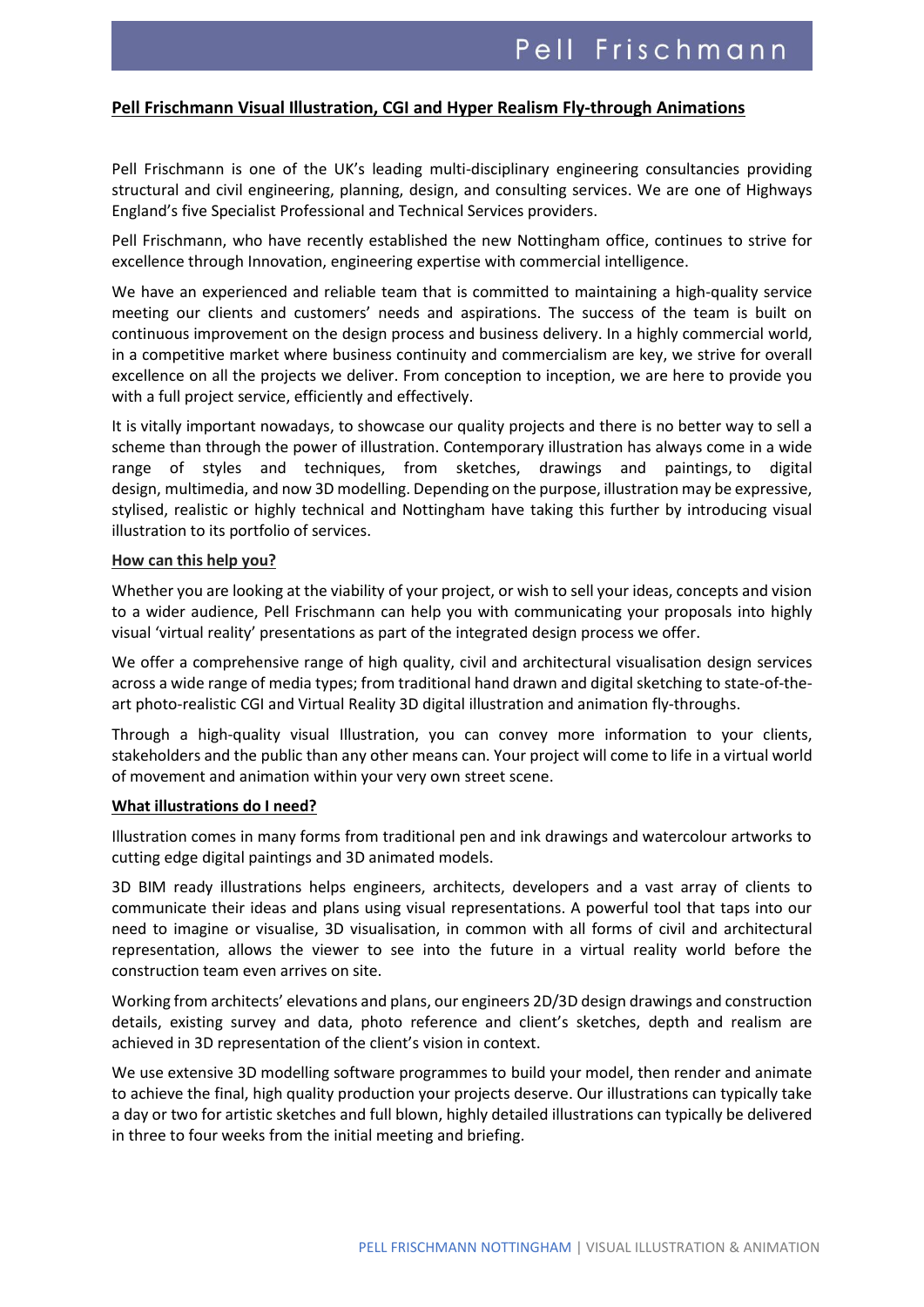#### **Why choose Pell Frischmann to deliver your illustration projects?**

The Nottingham team of civil engineers, 3D designers and illustrators have a strong technical background based on good practices, a comprehensive and knowledgeable understanding of the whole design process and the requirements of visualisations at various stages. Our illustrative productions are an integral part of the process with the final imagery showcasing your project in 3D with visual reference and animated fly-throughs. Working closely with our clients, the aim is to build an accurate model to illustrate and animate from; get it right in the 3D model and you save time and money on your project as issues are dealt with at an early stage in a virtual world environment. The business case for using illustration almost writes itself as issues are dealt with early on.

Our illustrations are commissioned by both the private and public sectors such as Local Authorities; housing associations; architectural, planning and urban design consultancies; and private developers. Our clients employ us to provide illustrations in support of their development proposals. Our visuals and animations appear in reports, consultancy bids, public consultations and exhibitions as well as feature in the local and professional press, on television and on the web. Designers often just want to view in 3D a concept they have on paper or a proposal from clients to understand their project ideas and designs further.

If you require attractive, informative and 'accessible' illustrations in a style that perfectly suits your project, then Pell Frischmann's experience and reputation for producing work of the highest quality, both quickly and economically, is your perfect solution. The team uses different media to give each visual representation a unique look and feel depending on the needs of the client, the target audience, the type of design and its end usage.

Please get in touch with us to discuss your project.